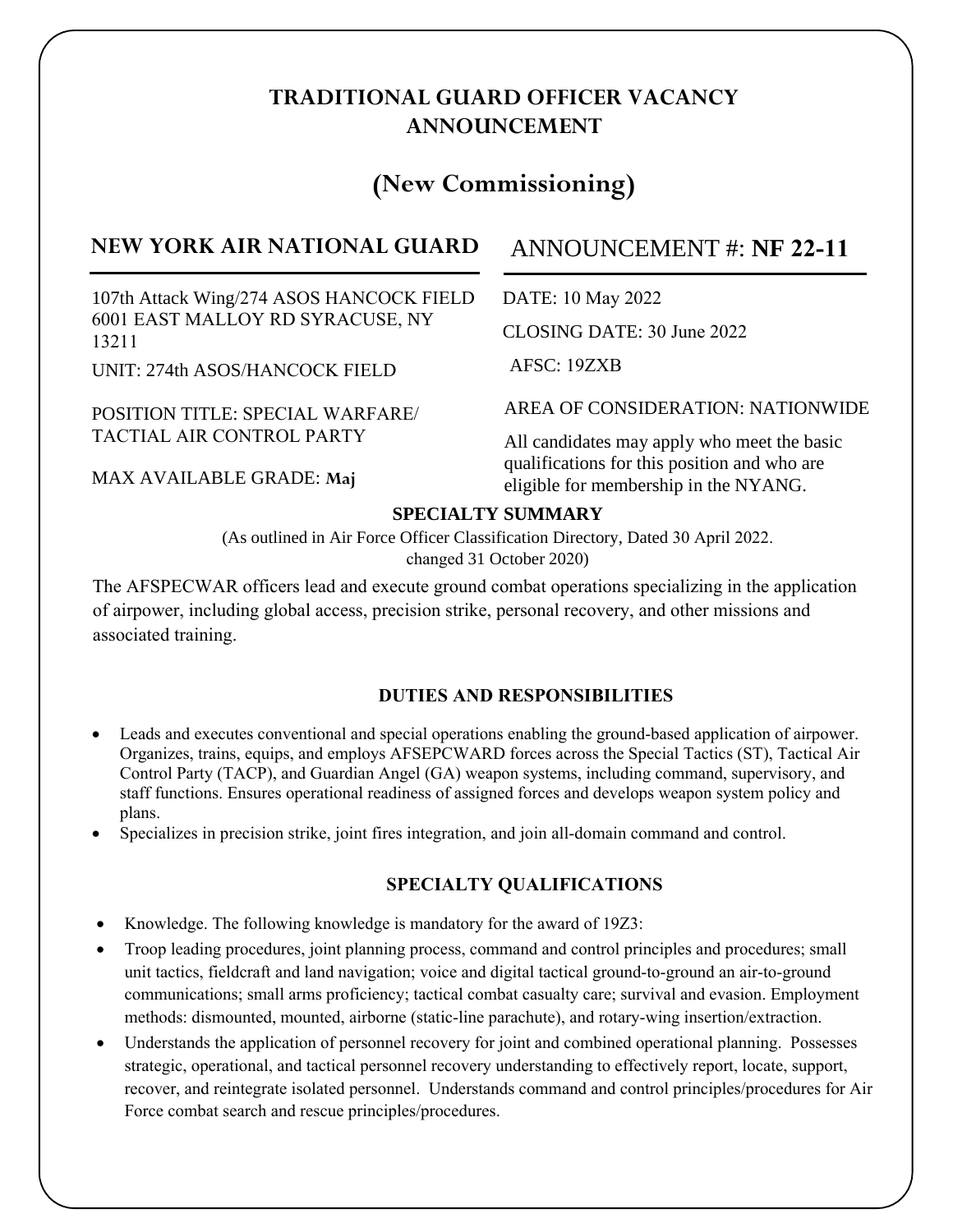- Coordinates and is familiar with close air support procedures, terminal attack control, theater air-ground system, joint planning products/processes, surface to surface and air to surface fires weapons and effects, intelligence, surveillance, and reconnaissance, electronic warfare, and airspace management.
- Close air support procedures, terminal attack control, theater air-ground system, surface-to-surface and airto-surface fires weapons and effects; intelligence, surveillance, and reconnaissance; electronic warfare and airspace management.

#### **EDUCATION**

• For entry education requirements see Appendix A, Paragraph 4, 19Z CIP Education Matrix.

#### **TRAINING**

- The following training is mandatory as indicated:
- For award of the 19Z1A/B/C entry (1) level AFSC officers are assessed and selected through a lead MAJCOMapproved application process (AFSOC for 19Z1A and ACC for 19Z1B/C). Final acceptance is contingent on SWA medical clearance according to AFI 4 -123 and its associated SWA-specific requirements outlined in the Medical Standards Directory (MSD).
- US Army Airborne Parachutist Course
- SERE Level-C Training
- Underwater Egress Training
- Tactical Air Control Party Officer Course
- Basic Air Liaison Officer Skills Course
- Minimum of 6 months experience in an AFSPECWAR assignment or the unit commander determines proficiency based on performance, experience and any required evaluations.
- Other. The following are mandatory as indicated.
- Specialty requires routine access to Tier 5 (T5) information, systems or similar classified environments. For entry, award and retention of 19Z, completion of a current T5 investigation according to DoDM 5200.02\_AFMAN 16-1405, Air Force Personnel Security Program.
- For retention all 19Z's must maintain compliance with medical standards for the Special Warfare Airman physical as defined in the Special Warfare Airman column of the Medical Standards Directory.
- 19Z3B: Must maintain physical and combat ready status qualification for parachutist duty and Joint Terminal Attack Controller (JTAC) qualification. Must pass the OSOR Tier 2 OFT.
- **NOTE**: Award of the entry level (1) without a completed T5 is authorized provided an interim Top Secret security clearance has been granted according to DoDM 5200.02\_AFMAN 16 -1405. Prior-enlisted and prior-service accessions may go through a modified training pipeline with approval of the 19Z CFM and gaining MAJCOM hiring authority

#### SPECIALTY SHREDOUT B: TACTICAL AIR CONTROL PARTY